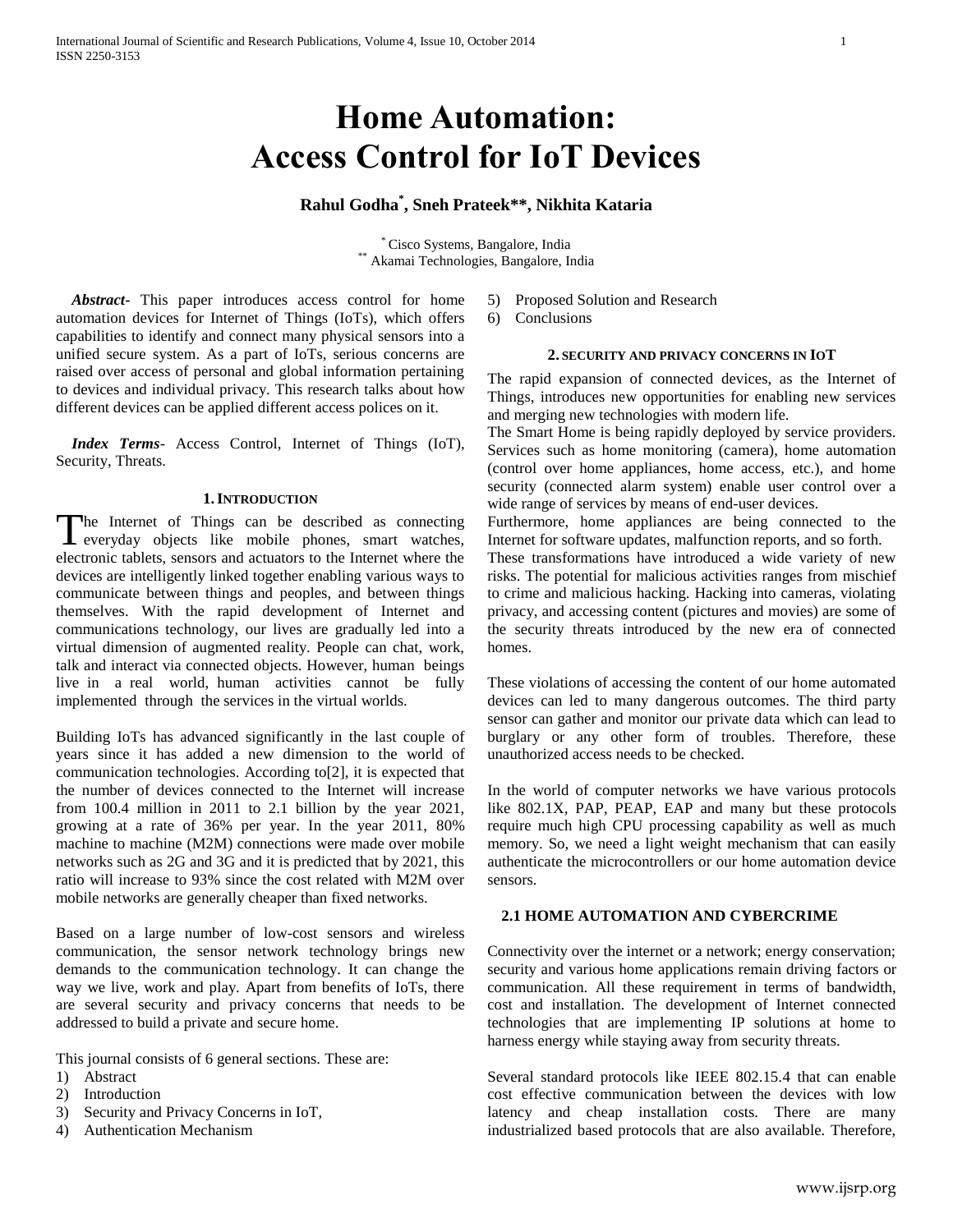with each new protocol represents a new area for possible security flaws.

## **3. AUTHENTICATION MECHANISM**

As of today, IoT faces many challenges to authenticate the devices sensors that join the network. As the hardware ID for the sensors can be forged. Therefore, there are not many ways are to authenticate the device sensors or home automation devices. We have industry adopted standard security protocols like X10, Z-Wave or ZigBee that can provide encryptions mechanisms but proper ways to authentication devices still needs much research.

As referred from the [3] many security mechanisms have been proposed based on private key cryptographic primitives due to fast computation and energy efficiency. Scalability problem and memory requirement to store keys makes it inefficient for heterogeneous devices in IoT. Currently IoT do not address all authentication requirements like mutual authentication, Replay attack resistant, DOS, MITM as well as light weight solutions.

A Simpler Solution for authentication of all the sensors is to maintain a minimal database in the centralized server through which all home sensors are connected. A centralized server can be any sensor or object or a router in our home through which all other home sensors gets Internet or our private network access. This centralized server should be single point of network contact for all the home sensors. A database can be a file or hash of all the connected devices.

## **4.PROPOSED SOLUTION**

The proposed solution concentrates on controlling the access for the devices or objects that are connecting in home network. Irrespective of the authentication mechanism used, it focus on how much access should a device must get. Some home sensors can have access to a particular Server 1 while other sensor can have access to server 2 but not to server 1 [From Fig 1]. This access control can vary from sensor to sensor. There can also be sensors that cannot get any Internet access.

## *A. Tagging Mechanism for access control*

The devices that are given access to the networks should be assigned a particular tag by the centralized router. The tag determines the access level to the device or sensor into our private network. For example, the devices that are given the highest level of privileges can be granted Read/Write and Publication access while the device with least privilege can only share his data to centralized router or server. It is depicted in the form of table as:

| <b>Access</b><br>Level | <b>Access</b><br>Code(in bits) | <b>Device Privileges</b>                                   |
|------------------------|--------------------------------|------------------------------------------------------------|
|                        | 111                            | Read, write and complete<br>Internet access                |
|                        | 110                            | Read, Write and publication to<br>limited server(s) access |

|         | 101 | Read, Write & 1 server access                         |  |  |
|---------|-----|-------------------------------------------------------|--|--|
|         | 100 | Read and Write access                                 |  |  |
| 3       | 011 | Read access                                           |  |  |
| 2       | 010 | No network access<br>(Device can only share its info) |  |  |
|         | 001 | No access to network                                  |  |  |
|         | 000 | Not allowed in network                                |  |  |
| Table 1 |     |                                                       |  |  |

\*The Read/Write or publication access are with respect to centralized server.

The tags will be kept private within the centralized and it should not be shared with any other devices. The other devices that are connected to the centralized router/server or sensor will be unaware of anything called the tags or the number. It is a mechanism that only centralized authority will know that which connected device should be given what access.





# *B. Tag Assignment*

As described in Authentication mechanism section that a hash is maintained at the centralized server. The tag will be maintained in the hash. Each connected device in our private home network should be assigned a corresponding TAG. The TAG assignment should be done by an authentication mechanism (if in future any available) or the owner of the home that have access to centralized server. As currently we lack the authentication methods like 802.1X, EAP in IoT world. I have to leverage this task on the centralized server.

If any new sensor or device that tries to connect to our home network will be assigned a default tag value of **"2"**. Its access code will be "**010"**, which defines no network access. The centralized server will read the data that it shares but it cannot publish any of its data to the Internet.

## *C. Selective Publication*

This mechanism also provides a selective publication mechanism. There are some sensors that send its data to some remote server that analyzes and present it graphical form. So that sensor can be provided with access to that one particular server. It can also be illustrated as in following figure: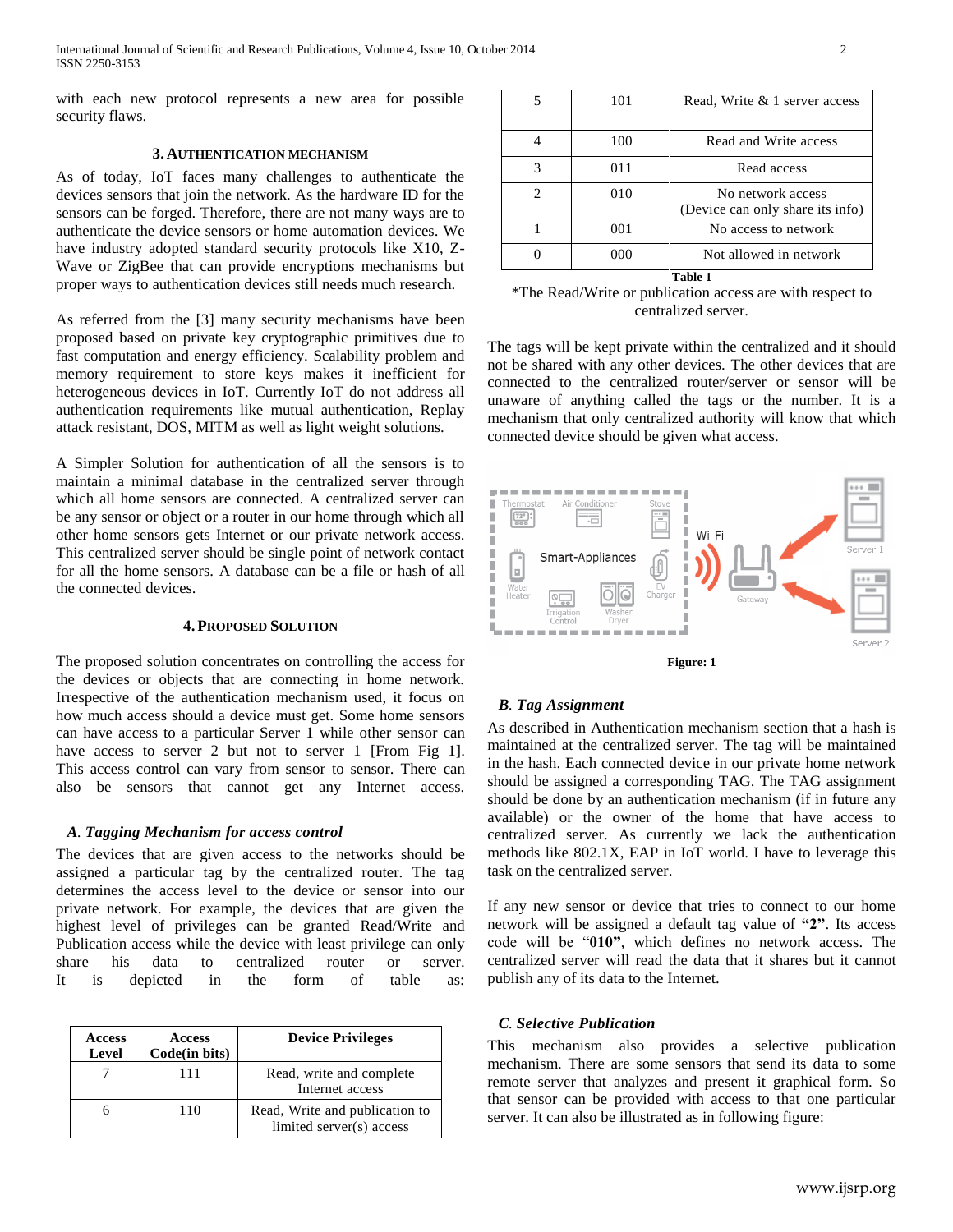

**Figure: 2**

As shown in the Figure 2 Irrigation Control has been assigned maximum access level 111 by the Gateway. Therefore, it is capable to access complete Internet while Thermostat has been assigned with Access level 110, it can be given access to both Server  $1 \& 2$ . The following table describes more on selective Access.

| <b>Home Sensor</b> | <b>Access Level</b> | <b>Selective Publication</b> |  |  |  |
|--------------------|---------------------|------------------------------|--|--|--|
|                    |                     |                              |  |  |  |
| Irrigation Control | 111                 | Access to R/W and            |  |  |  |
|                    |                     | Complete Internet Access     |  |  |  |
| <b>Thermostat</b>  | 110                 | Access to R/W and to both    |  |  |  |
|                    |                     | Servers $1 & 2$ .            |  |  |  |
| Air Conditioner    | 101                 | Access to R/W and Server     |  |  |  |
|                    |                     | 1 <sub>only</sub>            |  |  |  |
| Unknown Device     | 010                 | Gateway can read its data,   |  |  |  |
|                    |                     | but it won't be allowed any  |  |  |  |
|                    |                     | $n/w$ access.                |  |  |  |
| -- - -             |                     |                              |  |  |  |

**Table 2**

## *D. Implementation*

This intelligence is with Gateway or centralized server that maintains the Access level Codes to each connected sensor. The authorized user that has access to centralized server and mentions which servers a particular sensor can access. A file or database will be maintained in centralized server which will look like the below mentioned table:

| <b>Device</b>         | <b>Access</b><br>Level | <b>Access</b> | <b>Accessible</b><br>IP(s) |  |  |  |
|-----------------------|------------------------|---------------|----------------------------|--|--|--|
| Irrigation<br>Control | 111                    | All           |                            |  |  |  |
| Thermostat            | 110                    |               | IPs of Server 1<br>&2      |  |  |  |
| Air Conditioner       | 101                    |               | IP of Server 1.            |  |  |  |
| Unknown<br>Device     | 010                    |               |                            |  |  |  |
| Table 3               |                        |               |                            |  |  |  |

List of accessible IPs can be maintained in form of linked lists. A sample algorithm that can be followed is mentioned as:

Steps in the algorithm:

- 1) Received a request from a particular sensor for destination IP.
- Let say sensor name is SensorX that requests for IP address be IPX.
- 2) Determine its access level by reading from the hash or file.
- 3) Based on the access level, perform the following task:
	- 3.1) If access\_level == 7 return TRUE; // Allow this access.

 3.2) if access\_level >= 5 and access\_level < 7 For the Device SensorX AccessibleIPs = get the list of accessible IPs for SensorX; Compare IPX with each AccessibleIPs If Match found return TRUE; // as allow this access. log a message. else return FALSE; // Block this access. log a failure message.

3.3) If access\_level == 4

 No Internet/Network Access; This device can log some data files in a particular directory in the server.

3.4) If access\_level == 3

 No Internet/Network access This device can read some files in a particular directory in the server and can perform its own action based on that file commands. It cannot modify that file.

- 3.3) If access  $level == 2$  No Internet/Network access. Gateway can read its shared data.
- 3.4) If access\_level == 1 No access within the network.
- 3.5) If access  $level < 1$ Completely Blocked.
- 4) Log the necessary options and messages.
- 5) Process the next request.

This algorithm executes on the centralized server or router. That handles all the sensors request. The Sensors should be unaware of any such access codes or access levels.

## **5. CONCLUSION (TO BE FILLED AFTER REVIEW)**

A conclusion section is not required. Although a conclusion

may review the main points of the paper, do not replicate the abstract as the conclusion. A conclusion might elaborate on the importance of the work or suggest applications and extensions.

#### **APPENDIX**

Appendixes, if needed, appear before the acknowledgment.

#### **REFERENCES**

[1] Identity Authentication and Capability Based Access Control (IACAC) for the Internet of Things.